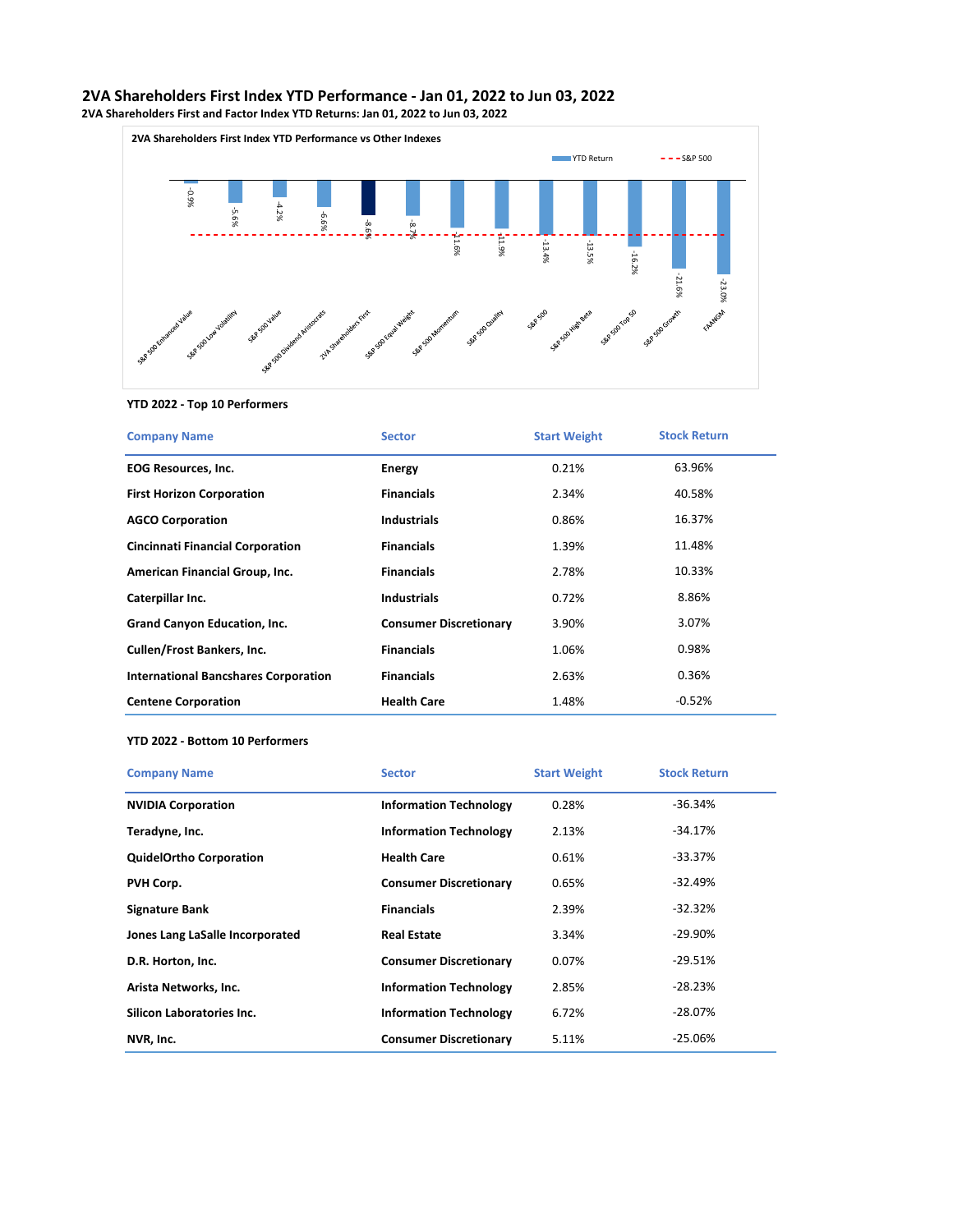

## **2VA Shareholders First Index MTD Performance - Jun 01, 2022 to Jun 03, 2022 2VA Shareholders First and Factor Index MTD Returns: Jun 01, 2022 to Jun 03, 2022**

#### **MTD Jun 2022 - Top 10 Performers**

| <b>Company Name</b>                   | <b>Sector</b>                 | <b>Start Weight</b> | <b>Stock Return</b> |
|---------------------------------------|-------------------------------|---------------------|---------------------|
| ServiceNow, Inc.                      | <b>Information Technology</b> | 0.19%               | 5.35%               |
| Commvault Systems, Inc.               | <b>Information Technology</b> | 0.54%               | 5.11%               |
| <b>EOG Resources, Inc.</b>            | Energy                        | 0.21%               | 4.03%               |
| Manhattan Associates, Inc.            | <b>Information Technology</b> | 2.22%               | 3.80%               |
| Caterpillar Inc.                      | <b>Industrials</b>            | 0.72%               | 3.27%               |
| <b>Monolithic Power Systems, Inc.</b> | <b>Information Technology</b> | 0.12%               | 1.57%               |
| PVH Corp.                             | <b>Consumer Discretionary</b> | 0.65%               | 1.54%               |
| NortonLifeLock Inc.                   | <b>Information Technology</b> | 2.15%               | 1.40%               |
| Qualys, Inc.                          | <b>Information Technology</b> | 1.20%               | 1.24%               |
| <b>AGCO Corporation</b>               | <b>Industrials</b>            | 0.86%               | 1.19%               |

## **MTD Jun 2022 - Bottom 10 Performers**

| <b>Company Name</b>                     | <b>Sector</b>                 | <b>Start Weight</b> | <b>Stock Return</b> |
|-----------------------------------------|-------------------------------|---------------------|---------------------|
| <b>QuidelOrtho Corporation</b>          | <b>Health Care</b>            | 0.61%               | -5.36%              |
| Jones Lang LaSalle Incorporated         | <b>Real Estate</b>            | 3.34%               | -4.31%              |
| Evercore Inc.                           | <b>Financials</b>             | 4.75%               | $-3.42%$            |
| New York Community Bancorp, Inc.        | <b>Financials</b>             | 0.90%               | -3.31%              |
| Molina Healthcare, Inc.                 | <b>Health Care</b>            | 6.33%               | $-2.92%$            |
| <b>KB Home</b>                          | <b>Consumer Discretionary</b> | 0.96%               | $-2.44\%$           |
| Lumentum Holdings Inc.                  | <b>Information Technology</b> | 2.92%               | $-2.42%$            |
| Interactive Brokers Group, Inc.         | <b>Financials</b>             | 1.69%               | $-2.31%$            |
| <b>Taylor Morrison Home Corporation</b> | <b>Consumer Discretionary</b> | 1.17%               | -1.76%              |
| Teradyne, Inc.                          | <b>Information Technology</b> | 2.13%               | $-1.67\%$           |